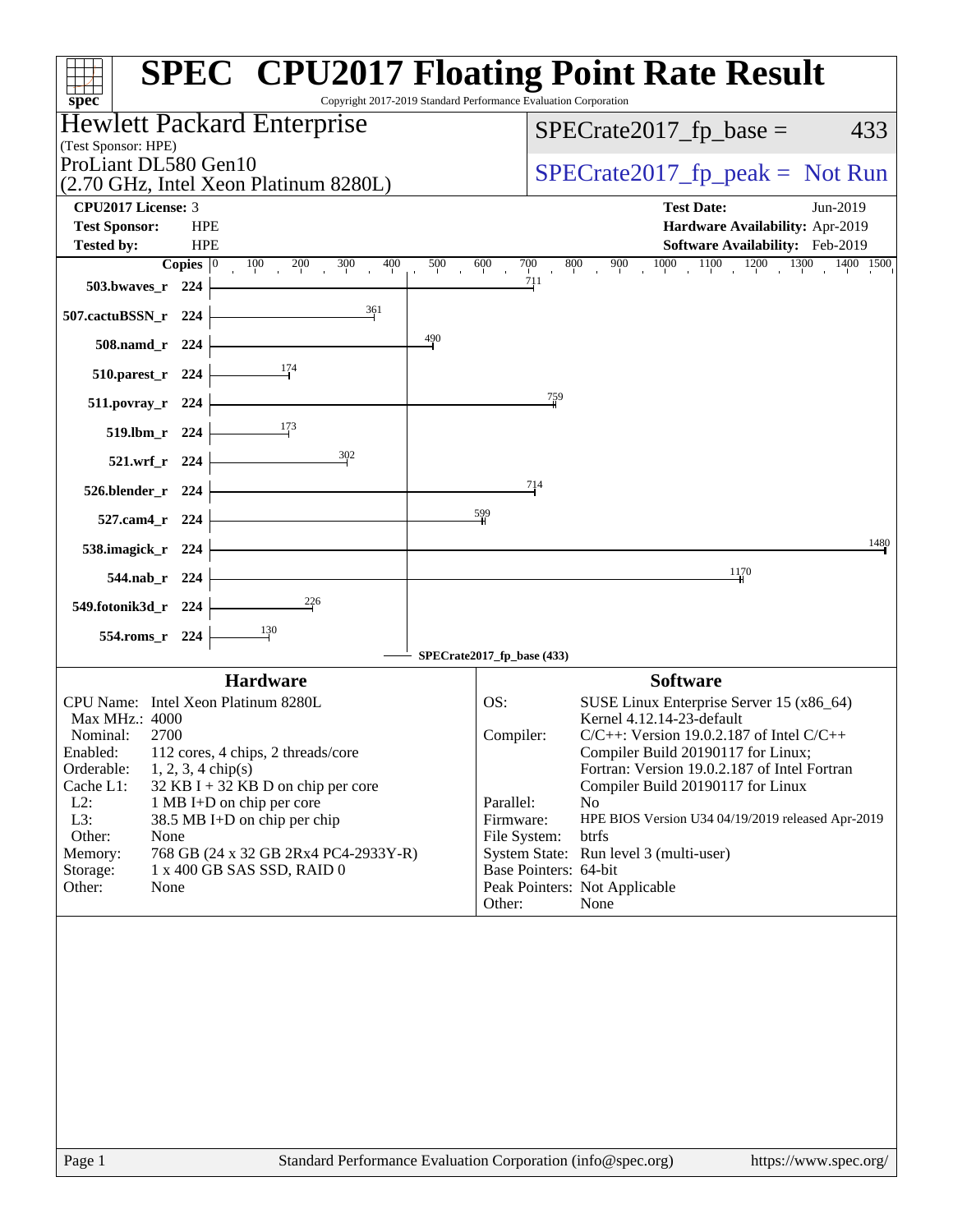# **[SPEC CPU2017 Floating Point Rate Result](http://www.spec.org/auto/cpu2017/Docs/result-fields.html#SPECCPU2017FloatingPointRateResult)**

Copyright 2017-2019 Standard Performance Evaluation Corporation

### Hewlett Packard Enterprise

(Test Sponsor: HPE)

**[spec](http://www.spec.org/)**

ti h

(2.70 GHz, Intel Xeon Platinum 8280L)

 $SPECTate2017<sub>fp</sub> base = 433$ 

## ProLiant DL580 Gen10  $SPECrate2017$  fp\_peak = Not Run

**[CPU2017 License:](http://www.spec.org/auto/cpu2017/Docs/result-fields.html#CPU2017License)** 3 **[Test Date:](http://www.spec.org/auto/cpu2017/Docs/result-fields.html#TestDate)** Jun-2019 **[Test Sponsor:](http://www.spec.org/auto/cpu2017/Docs/result-fields.html#TestSponsor)** HPE **[Hardware Availability:](http://www.spec.org/auto/cpu2017/Docs/result-fields.html#HardwareAvailability)** Apr-2019 **[Tested by:](http://www.spec.org/auto/cpu2017/Docs/result-fields.html#Testedby)** HPE **[Software Availability:](http://www.spec.org/auto/cpu2017/Docs/result-fields.html#SoftwareAvailability)** Feb-2019

### **[Results Table](http://www.spec.org/auto/cpu2017/Docs/result-fields.html#ResultsTable)**

| <b>Base</b>                                             |                                            |                |             | <b>Peak</b>    |            |                |            |               |                |              |                |              |                |              |
|---------------------------------------------------------|--------------------------------------------|----------------|-------------|----------------|------------|----------------|------------|---------------|----------------|--------------|----------------|--------------|----------------|--------------|
| <b>Benchmark</b>                                        | <b>Copies</b>                              | <b>Seconds</b> | Ratio       | <b>Seconds</b> | Ratio      | <b>Seconds</b> | Ratio      | <b>Copies</b> | <b>Seconds</b> | <b>Ratio</b> | <b>Seconds</b> | <b>Ratio</b> | <b>Seconds</b> | <b>Ratio</b> |
| $503.bwaves_r$                                          | 224                                        | 3157           | 711         | 3157           | <u>711</u> | 3158           | 711        |               |                |              |                |              |                |              |
| 507.cactuBSSN r                                         | 224                                        | 786            | 361         | 786            | 361        | 786            | 361        |               |                |              |                |              |                |              |
| $508$ .namd $_r$                                        | 224                                        | 434            | 490         | 434            | 491        | 435            | 489        |               |                |              |                |              |                |              |
| 510.parest_r                                            | 224                                        | 3357           | 175         | 3369           | 174        | 3367           | 174        |               |                |              |                |              |                |              |
| 511.povray_r                                            | 224                                        | 689            | 759         | 693            | 754        | 689            | 759        |               |                |              |                |              |                |              |
| $519.1$ bm r                                            | 224                                        | 1364           | 173         | 1365           | 173        | 1364           | 173        |               |                |              |                |              |                |              |
| $521$ .wrf r                                            | 224                                        | 1663           | 302         | 1666           | 301        | 1663           | 302        |               |                |              |                |              |                |              |
| 526.blender r                                           | 224                                        | 479            | 713         | 478            | 714        | 478            | 714        |               |                |              |                |              |                |              |
| $527.cam4_r$                                            | 224                                        | 656            | 597         | 654            | 599        | 648            | 605        |               |                |              |                |              |                |              |
| 538.imagick_r                                           | 224                                        | 375            | 1490        | 376            | 1480       | 376            | 1480       |               |                |              |                |              |                |              |
| $544$ .nab_r                                            | 224                                        | 323            | <b>1170</b> | 324            | 1160       | 322            | 1170       |               |                |              |                |              |                |              |
| 549.fotonik3d r                                         | 224                                        | 3858           | 226         | 3858           | 226        | 3869           | 226        |               |                |              |                |              |                |              |
| $554$ .roms_r                                           | 224                                        | 2737           | 130         | 2740           | 130        | 2739           | <b>130</b> |               |                |              |                |              |                |              |
| $SPECrate2017_fp\_base =$                               |                                            |                | 433         |                |            |                |            |               |                |              |                |              |                |              |
|                                                         | $SPECrate2017$ fp peak =<br><b>Not Run</b> |                |             |                |            |                |            |               |                |              |                |              |                |              |
| $\mathbf{D}$ and the state of the state of $\mathbf{D}$ |                                            |                |             |                |            |                |            |               |                |              |                |              |                |              |

Results appear in the [order in which they were run](http://www.spec.org/auto/cpu2017/Docs/result-fields.html#RunOrder). Bold underlined text [indicates a median measurement.](http://www.spec.org/auto/cpu2017/Docs/result-fields.html#Median)

### **[Submit Notes](http://www.spec.org/auto/cpu2017/Docs/result-fields.html#SubmitNotes)**

 The numactl mechanism was used to bind copies to processors. The config file option 'submit' was used to generate numactl commands to bind each copy to a specific processor. For details, please see the config file.

### **[Operating System Notes](http://www.spec.org/auto/cpu2017/Docs/result-fields.html#OperatingSystemNotes)**

 Stack size set to unlimited using "ulimit -s unlimited" Transparent Huge Pages enabled by default Prior to runcpu invocation Filesystem page cache synced and cleared with: sync; echo 3 > /proc/sys/vm/drop\_caches runcpu command invoked through numactl i.e.: numactl --interleave=all runcpu <etc>

### **[General Notes](http://www.spec.org/auto/cpu2017/Docs/result-fields.html#GeneralNotes)**

Environment variables set by runcpu before the start of the run: LD\_LIBRARY\_PATH = "/home/cpu2017\_u2/lib/ia32:/home/cpu2017\_u2/lib/intel64"

 Binaries compiled on a system with 1x Intel Core i9-7900X CPU + 32GB RAM memory using Redhat Enterprise Linux 7.5 NA: The test sponsor attests, as of date of publication, that CVE-2017-5754 (Meltdown) is mitigated in the system as tested and documented.

**(Continued on next page)**

| Page 2 | Standard Performance Evaluation Corporation (info@spec.org) | https://www.spec.org/ |
|--------|-------------------------------------------------------------|-----------------------|
|--------|-------------------------------------------------------------|-----------------------|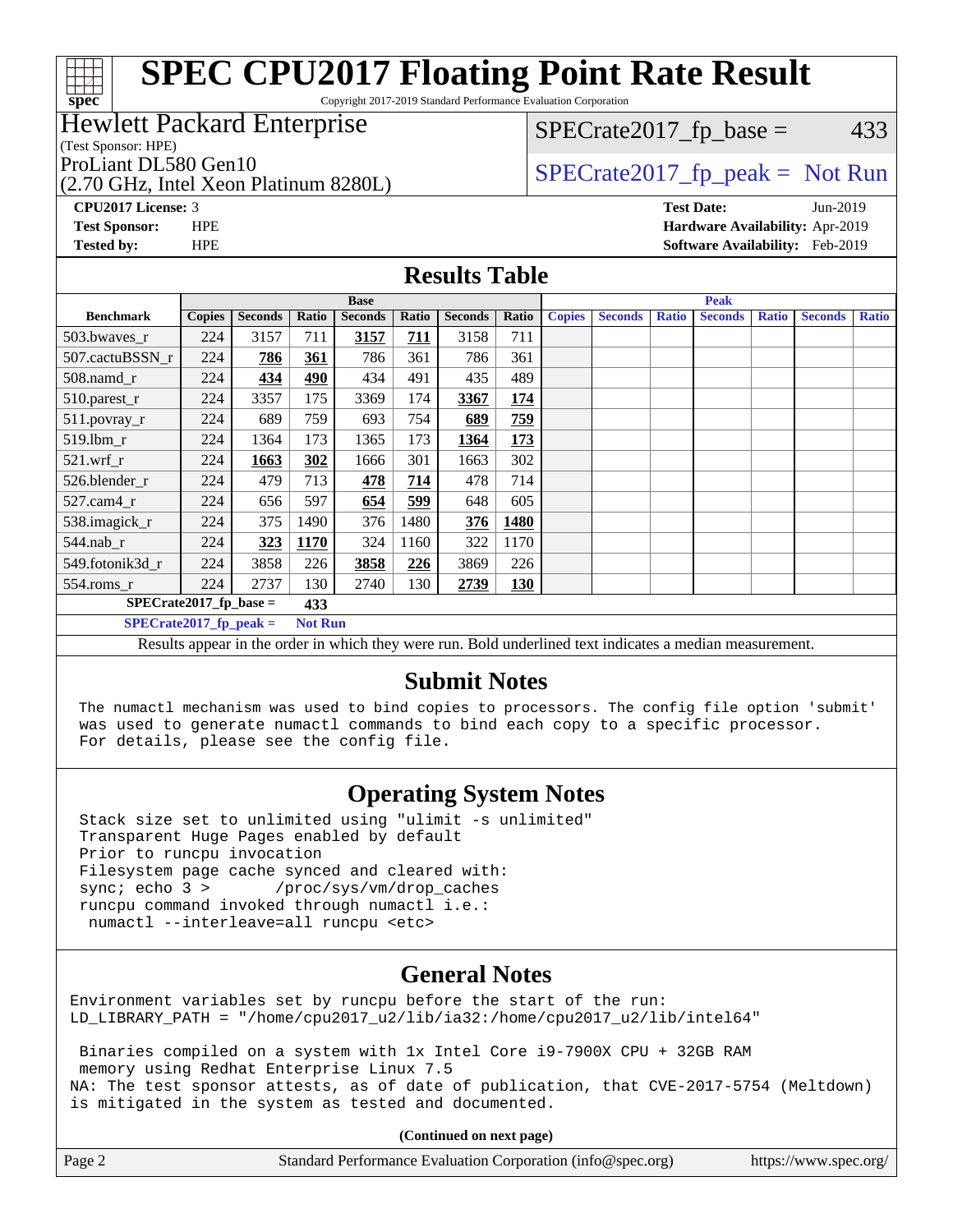## **[SPEC CPU2017 Floating Point Rate Result](http://www.spec.org/auto/cpu2017/Docs/result-fields.html#SPECCPU2017FloatingPointRateResult)**

Copyright 2017-2019 Standard Performance Evaluation Corporation

### Hewlett Packard Enterprise

 $SPECTate2017<sub>fp</sub> base = 433$ 

(Test Sponsor: HPE)

(2.70 GHz, Intel Xeon Platinum 8280L)

ProLiant DL580 Gen10  $SPECrate2017$  fp\_peak = Not Run

**[spec](http://www.spec.org/)**<sup>®</sup>

**[Tested by:](http://www.spec.org/auto/cpu2017/Docs/result-fields.html#Testedby)** HPE **[Software Availability:](http://www.spec.org/auto/cpu2017/Docs/result-fields.html#SoftwareAvailability)** Feb-2019

**[CPU2017 License:](http://www.spec.org/auto/cpu2017/Docs/result-fields.html#CPU2017License)** 3 **[Test Date:](http://www.spec.org/auto/cpu2017/Docs/result-fields.html#TestDate)** Jun-2019 **[Test Sponsor:](http://www.spec.org/auto/cpu2017/Docs/result-fields.html#TestSponsor)** HPE **[Hardware Availability:](http://www.spec.org/auto/cpu2017/Docs/result-fields.html#HardwareAvailability)** Apr-2019

### **[General Notes \(Continued\)](http://www.spec.org/auto/cpu2017/Docs/result-fields.html#GeneralNotes)**

Yes: The test sponsor attests, as of date of publication, that CVE-2017-5753 (Spectre variant 1) is mitigated in the system as tested and documented. Yes: The test sponsor attests, as of date of publication, that CVE-2017-5715 (Spectre variant 2) is mitigated in the system as tested and documented.

### **[Platform Notes](http://www.spec.org/auto/cpu2017/Docs/result-fields.html#PlatformNotes)**

 BIOS Configuration: Thermal Configuration set to Maximum Cooling Memory Patrol Scrubbing set to Disabled LLC Prefetch set to Enabled LLC Dead Line Allocation set to Disabled Enhanced Processor Performance set to Enabled Workload Profile set to General Throughput Compute Workload Profile set to Custom Energy/Performance Bias set to Balanced Performance Advanced Memory Protection set to Advanced ECC Sysinfo program /home/cpu2017\_u2/bin/sysinfo Rev: r5974 of 2018-05-19 9bcde8f2999c33d61f64985e45859ea9 running on dl580-sles15 Sat Jun 8 18:15:59 2019 SUT (System Under Test) info as seen by some common utilities. For more information on this section, see <https://www.spec.org/cpu2017/Docs/config.html#sysinfo> From /proc/cpuinfo model name : Intel(R) Xeon(R) Platinum 8280L CPU @ 2.70GHz 4 "physical id"s (chips) 224 "processors" cores, siblings (Caution: counting these is hw and system dependent. The following excerpts from /proc/cpuinfo might not be reliable. Use with caution.) cpu cores : 28 siblings : 56 physical 0: cores 0 1 2 3 8 9 10 11 12 13 14 16 17 18 19 20 21 22 24 25 26 27 28 29 30 physical 1: cores 0 1 2 3 8 9 10 11 12 13 14 16 17 18 19 20 21 22 24 25 26 27 28 29 30 physical 2: cores 0 1 2 3 8 9 10 11 12 13 14 16 17 18 19 20 21 22 24 25 26 27 28 29 30 physical 3: cores 0 1 2 3 8 9 10 11 12 13 14 16 17 18 19 20 21 22 24 25 26 27 28 29 30 From lscpu: Architecture: x86\_64 CPU op-mode(s): 32-bit, 64-bit Byte Order: Little Endian **(Continued on next page)**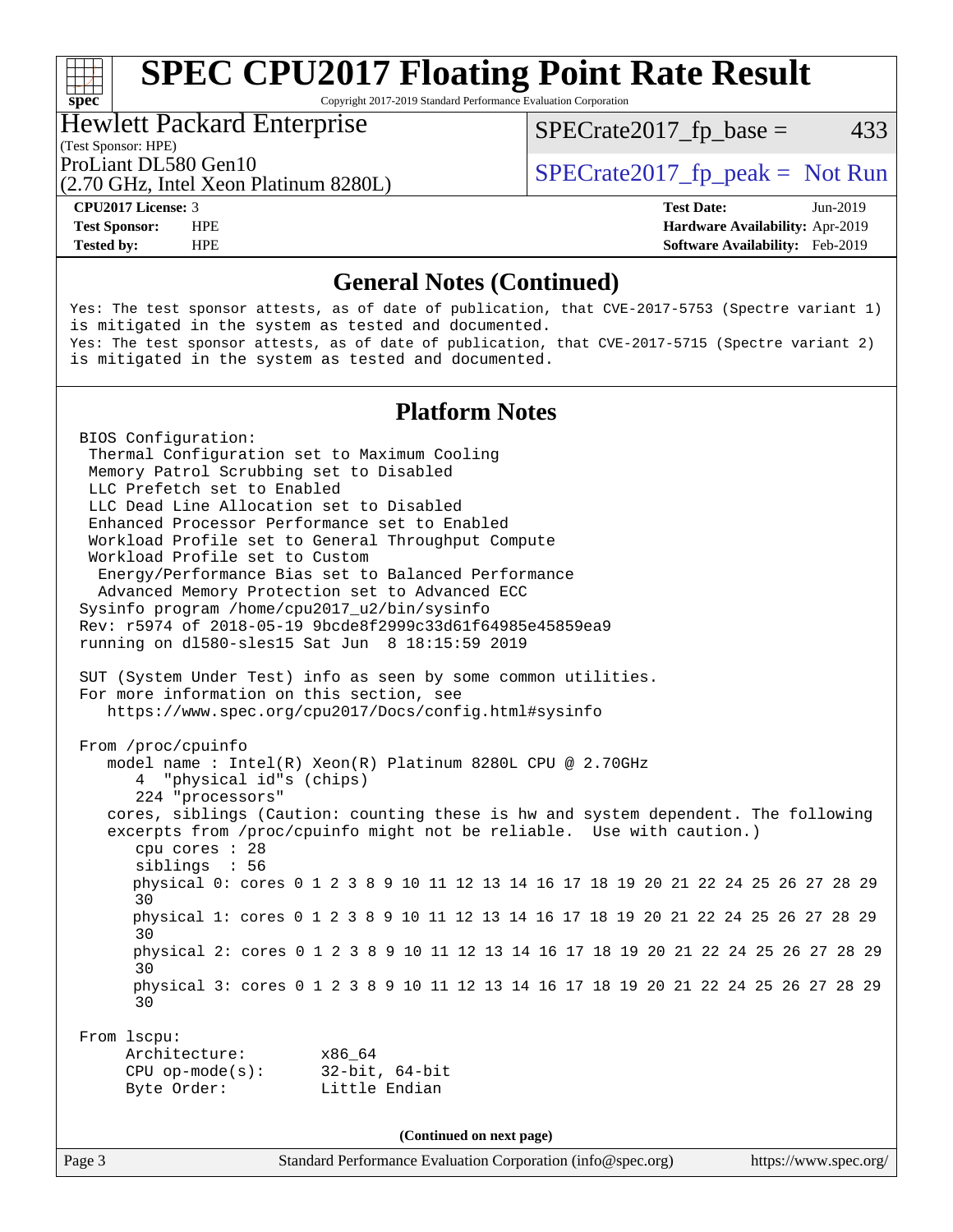# **[spec](http://www.spec.org/)**<sup>®</sup>

# **[SPEC CPU2017 Floating Point Rate Result](http://www.spec.org/auto/cpu2017/Docs/result-fields.html#SPECCPU2017FloatingPointRateResult)**

Copyright 2017-2019 Standard Performance Evaluation Corporation

### Hewlett Packard Enterprise

(Test Sponsor: HPE)

 $SPECTate2017<sub>fp</sub> base = 433$ 

(2.70 GHz, Intel Xeon Platinum 8280L)

ProLiant DL580 Gen10<br>  $SPECTR_{12}$  [SPECrate2017\\_fp\\_peak =](http://www.spec.org/auto/cpu2017/Docs/result-fields.html#SPECrate2017fppeak) Not Run

**[CPU2017 License:](http://www.spec.org/auto/cpu2017/Docs/result-fields.html#CPU2017License)** 3 **[Test Date:](http://www.spec.org/auto/cpu2017/Docs/result-fields.html#TestDate)** Jun-2019 **[Test Sponsor:](http://www.spec.org/auto/cpu2017/Docs/result-fields.html#TestSponsor)** HPE **[Hardware Availability:](http://www.spec.org/auto/cpu2017/Docs/result-fields.html#HardwareAvailability)** Apr-2019 **[Tested by:](http://www.spec.org/auto/cpu2017/Docs/result-fields.html#Testedby)** HPE **[Software Availability:](http://www.spec.org/auto/cpu2017/Docs/result-fields.html#SoftwareAvailability)** Feb-2019

### **[Platform Notes \(Continued\)](http://www.spec.org/auto/cpu2017/Docs/result-fields.html#PlatformNotes)**

 CPU(s): 224 On-line CPU(s) list: 0-223 Thread(s) per core: 2 Core(s) per socket: 28 Socket(s): 4 NUMA node(s): 8 Vendor ID: GenuineIntel CPU family: 6 Model: 85 Model name: Intel(R) Xeon(R) Platinum 8280L CPU @ 2.70GHz Stepping: 6 CPU MHz: 2700.000 BogoMIPS: 5400.00 Virtualization: VT-x L1d cache: 32K L1i cache: 32K L2 cache: 1024K L3 cache: 39424K NUMA node0 CPU(s): 0-13,112-125 NUMA node1 CPU(s): 14-27,126-139 NUMA node2 CPU(s): 28-41,140-153 NUMA node3 CPU(s): 42-55,154-167 NUMA node4 CPU(s): 56-69,168-181 NUMA node5 CPU(s): 70-83,182-195 NUMA node6 CPU(s): 84-97,196-209 NUMA node7 CPU(s): 98-111,210-223 Flags: fpu vme de pse tsc msr pae mce cx8 apic sep mtrr pge mca cmov pat pse36 clflush dts acpi mmx fxsr sse sse2 ss ht tm pbe syscall nx pdpe1gb rdtscp lm constant\_tsc art arch\_perfmon pebs bts rep\_good nopl xtopology nonstop\_tsc cpuid aperfmperf tsc\_known\_freq pni pclmulqdq dtes64 monitor ds\_cpl vmx smx est tm2 ssse3 sdbg fma cx16 xtpr pdcm pcid dca sse4\_1 sse4\_2 x2apic movbe popcnt tsc\_deadline\_timer aes xsave avx f16c rdrand lahf\_lm abm 3dnowprefetch cpuid\_fault epb cat\_l3 cdp\_l3 invpcid\_single intel\_ppin mba tpr\_shadow vnmi flexpriority ept vpid fsgsbase tsc\_adjust bmi1 hle avx2 smep bmi2 erms invpcid rtm cqm mpx rdt\_a avx512f avx512dq rdseed adx smap clflushopt clwb intel\_pt avx512cd avx512bw avx512vl xsaveopt xsavec xgetbv1 xsaves cqm\_llc cqm\_occup\_llc cqm\_mbm\_total cqm\_mbm\_local ibpb ibrs stibp dtherm ida arat pln pts pku ospke avx512\_vnni arch\_capabilities ssbd /proc/cpuinfo cache data cache size : 39424 KB From numactl --hardware WARNING: a numactl 'node' might or might not correspond to a physical chip. available: 8 nodes (0-7) node 0 cpus: 0 1 2 3 4 5 6 7 8 9 10 11 12 13 112 113 114 115 116 117 118 119 120 121 122 123 124 125 node 0 size: 96348 MB **(Continued on next page)**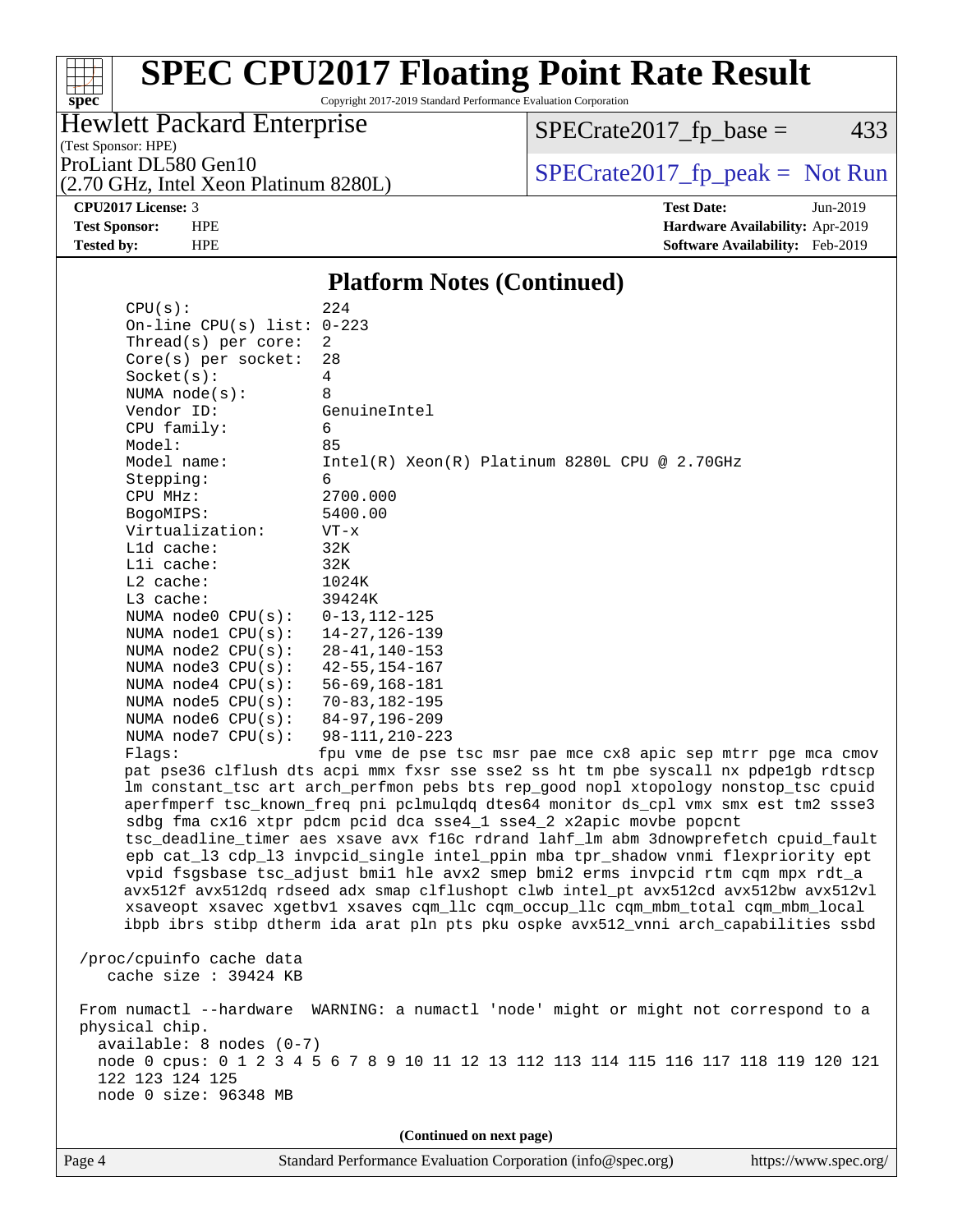# **[spec](http://www.spec.org/)**

# **[SPEC CPU2017 Floating Point Rate Result](http://www.spec.org/auto/cpu2017/Docs/result-fields.html#SPECCPU2017FloatingPointRateResult)**

Copyright 2017-2019 Standard Performance Evaluation Corporation

### Hewlett Packard Enterprise

 $SPECTate2017<sub>fp</sub> base = 433$ 

(Test Sponsor: HPE)

(2.70 GHz, Intel Xeon Platinum 8280L)

ProLiant DL580 Gen10  $SPECrate2017$  fp\_peak = Not Run

**[CPU2017 License:](http://www.spec.org/auto/cpu2017/Docs/result-fields.html#CPU2017License)** 3 **[Test Date:](http://www.spec.org/auto/cpu2017/Docs/result-fields.html#TestDate)** Jun-2019 **[Test Sponsor:](http://www.spec.org/auto/cpu2017/Docs/result-fields.html#TestSponsor)** HPE **[Hardware Availability:](http://www.spec.org/auto/cpu2017/Docs/result-fields.html#HardwareAvailability)** Apr-2019 **[Tested by:](http://www.spec.org/auto/cpu2017/Docs/result-fields.html#Testedby)** HPE **[Software Availability:](http://www.spec.org/auto/cpu2017/Docs/result-fields.html#SoftwareAvailability)** Feb-2019

### **[Platform Notes \(Continued\)](http://www.spec.org/auto/cpu2017/Docs/result-fields.html#PlatformNotes)**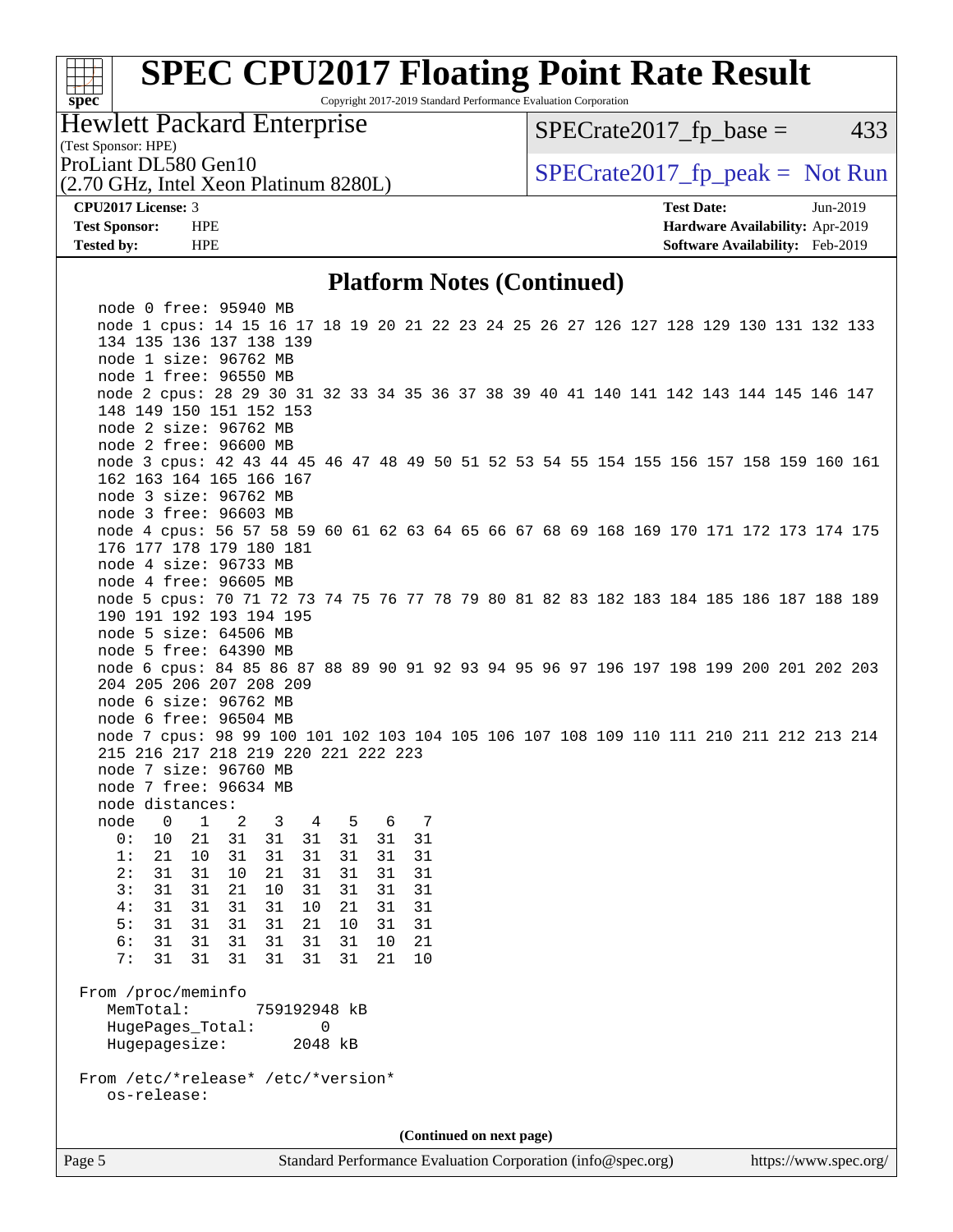### **[spec](http://www.spec.org/) [SPEC CPU2017 Floating Point Rate Result](http://www.spec.org/auto/cpu2017/Docs/result-fields.html#SPECCPU2017FloatingPointRateResult)** Copyright 2017-2019 Standard Performance Evaluation Corporation (Test Sponsor: HPE) Hewlett Packard Enterprise (2.70 GHz, Intel Xeon Platinum 8280L) ProLiant DL580 Gen10  $SPECrate2017$  fp\_peak = Not Run  $SPECTate2017<sub>fp</sub> base = 433$ **[CPU2017 License:](http://www.spec.org/auto/cpu2017/Docs/result-fields.html#CPU2017License)** 3 **[Test Date:](http://www.spec.org/auto/cpu2017/Docs/result-fields.html#TestDate)** Jun-2019 **[Test Sponsor:](http://www.spec.org/auto/cpu2017/Docs/result-fields.html#TestSponsor)** HPE **[Hardware Availability:](http://www.spec.org/auto/cpu2017/Docs/result-fields.html#HardwareAvailability)** Apr-2019 **[Tested by:](http://www.spec.org/auto/cpu2017/Docs/result-fields.html#Testedby)** HPE **[Software Availability:](http://www.spec.org/auto/cpu2017/Docs/result-fields.html#SoftwareAvailability)** Feb-2019 **[Platform Notes \(Continued\)](http://www.spec.org/auto/cpu2017/Docs/result-fields.html#PlatformNotes)** NAME="SLES" VERSION="15" VERSION\_ID="15" PRETTY\_NAME="SUSE Linux Enterprise Server 15" ID="sles" ID\_LIKE="suse" ANSI\_COLOR="0;32" CPE\_NAME="cpe:/o:suse:sles:15" uname -a: Linux dl580-sles15 4.12.14-23-default #1 SMP Tue May 29 21:04:44 UTC 2018 (cd0437b) x86\_64 x86\_64 x86\_64 GNU/Linux Kernel self-reported vulnerability status: CVE-2017-5754 (Meltdown): Not affected CVE-2017-5753 (Spectre variant 1): Mitigation: \_\_user pointer sanitization CVE-2017-5715 (Spectre variant 2): Mitigation: Indirect Branch Restricted Speculation, IBPB, IBRS\_FW run-level 3 Jun 8 18:15 SPEC is set to: /home/cpu2017\_u2 Filesystem Type Size Used Avail Use% Mounted on<br>
/dev/sda2 btrfs 371G 83G 288G 23% /home btrfs 371G 83G 288G 23% / home Additional information from dmidecode follows. WARNING: Use caution when you interpret this section. The 'dmidecode' program reads system data which is "intended to allow hardware to be accurately determined", but the intent may not be met, as there are frequent changes to hardware, firmware, and the "DMTF SMBIOS" standard. BIOS HPE U34 04/19/2019 Memory: 24x UNKNOWN NOT AVAILABLE 24x UNKNOWN NOT AVAILABLE 32 GB 2 rank 2933 (End of data from sysinfo program)

### **[Compiler Version Notes](http://www.spec.org/auto/cpu2017/Docs/result-fields.html#CompilerVersionNotes)**

| $CC$ 519.1bm_r(base) 538.imagick_r(base) 544.nab_r(base)                                                                                                                         |
|----------------------------------------------------------------------------------------------------------------------------------------------------------------------------------|
| Intel(R) C Intel(R) 64 Compiler for applications running on Intel(R) 64,<br>Version 19.0.2.187 Build 20190117<br>Copyright (C) 1985-2019 Intel Corporation. All rights reserved. |
|                                                                                                                                                                                  |

**(Continued on next page)**

| Page 6 | Standard Performance Evaluation Corporation (info@spec.org) | https://www.spec.org/ |
|--------|-------------------------------------------------------------|-----------------------|
|--------|-------------------------------------------------------------|-----------------------|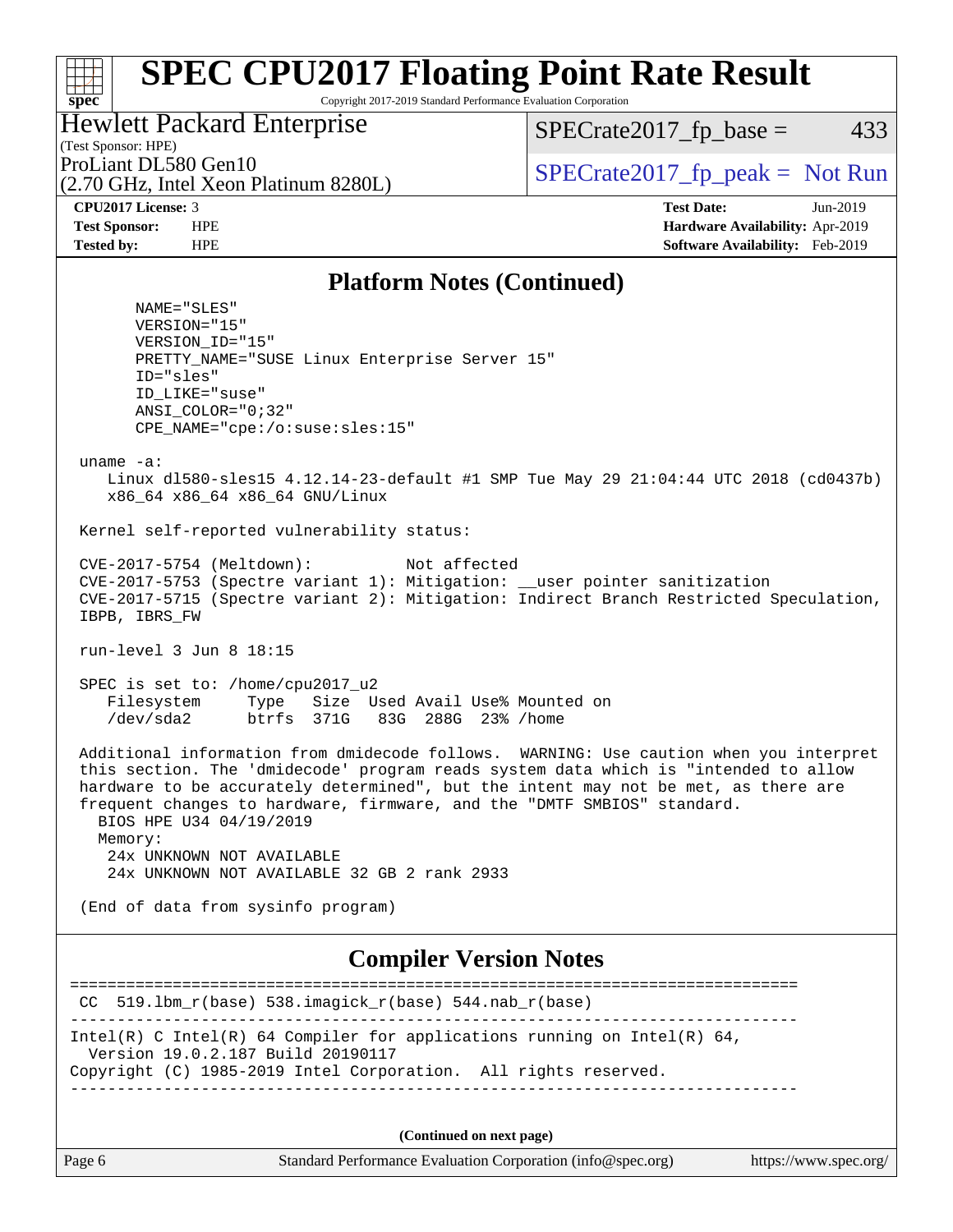### $+\ +$ **[spec](http://www.spec.org/)**

# **[SPEC CPU2017 Floating Point Rate Result](http://www.spec.org/auto/cpu2017/Docs/result-fields.html#SPECCPU2017FloatingPointRateResult)**

Copyright 2017-2019 Standard Performance Evaluation Corporation

## Hewlett Packard Enterprise

 $SPECTate2017_fp\_base = 433$ 

(Test Sponsor: HPE)

(2.70 GHz, Intel Xeon Platinum 8280L)

ProLiant DL580 Gen10<br>(2.70 GHz, Intel Xeon Platinum 8280L) [SPECrate2017\\_fp\\_peak =](http://www.spec.org/auto/cpu2017/Docs/result-fields.html#SPECrate2017fppeak) Not Run

**[CPU2017 License:](http://www.spec.org/auto/cpu2017/Docs/result-fields.html#CPU2017License)** 3 **[Test Date:](http://www.spec.org/auto/cpu2017/Docs/result-fields.html#TestDate)** Jun-2019 **[Test Sponsor:](http://www.spec.org/auto/cpu2017/Docs/result-fields.html#TestSponsor)** HPE **[Hardware Availability:](http://www.spec.org/auto/cpu2017/Docs/result-fields.html#HardwareAvailability)** Apr-2019 **[Tested by:](http://www.spec.org/auto/cpu2017/Docs/result-fields.html#Testedby)** HPE **[Software Availability:](http://www.spec.org/auto/cpu2017/Docs/result-fields.html#SoftwareAvailability)** Feb-2019

### **[Compiler Version Notes \(Continued\)](http://www.spec.org/auto/cpu2017/Docs/result-fields.html#CompilerVersionNotes)**

| Standard Performance Evaluation Corporation (info@spec.org)<br>Page 7<br>https://www.spec.org/                                                                                                                                                                                                                                      |
|-------------------------------------------------------------------------------------------------------------------------------------------------------------------------------------------------------------------------------------------------------------------------------------------------------------------------------------|
| (Continued on next page)                                                                                                                                                                                                                                                                                                            |
| Intel(R) Fortran Intel(R) 64 Compiler for applications running on $Intel(R)$<br>64, Version 19.0.2.187 Build 20190117                                                                                                                                                                                                               |
| $521.$ wrf $r(base)$ 527. cam4 $r(base)$<br>CC.                                                                                                                                                                                                                                                                                     |
|                                                                                                                                                                                                                                                                                                                                     |
| 64, Version 19.0.2.187 Build 20190117<br>Copyright (C) 1985-2019 Intel Corporation. All rights reserved.                                                                                                                                                                                                                            |
| $Intel(R)$ Fortran Intel(R) 64 Compiler for applications running on Intel(R)                                                                                                                                                                                                                                                        |
| $FC 503.bwaves_r(base) 549.fotonik3d_r(base) 554.roms_r(base)$                                                                                                                                                                                                                                                                      |
| 64, Version 19.0.2.187 Build 20190117<br>Copyright (C) 1985-2019 Intel Corporation. All rights reserved.                                                                                                                                                                                                                            |
| Copyright (C) 1985-2019 Intel Corporation. All rights reserved.<br>Intel(R) C Intel(R) 64 Compiler for applications running on Intel(R) 64,<br>Version 19.0.2.187 Build 20190117<br>Copyright (C) 1985-2019 Intel Corporation. All rights reserved.<br>$Intel(R)$ Fortran Intel(R) 64 Compiler for applications running on Intel(R) |
| Intel(R) $C++$ Intel(R) 64 Compiler for applications running on Intel(R) 64,<br>Version 19.0.2.187 Build 20190117                                                                                                                                                                                                                   |
| FC 507.cactuBSSN_r(base)                                                                                                                                                                                                                                                                                                            |
| Copyright (C) 1985-2019 Intel Corporation. All rights reserved.<br>____________________________                                                                                                                                                                                                                                     |
| Version 19.0.2.187 Build 20190117<br>Copyright (C) 1985-2019 Intel Corporation. All rights reserved.<br>Intel(R) C Intel(R) 64 Compiler for applications running on Intel(R) 64,<br>Version 19.0.2.187 Build 20190117                                                                                                               |
| Intel(R) $C++$ Intel(R) 64 Compiler for applications running on Intel(R) 64,                                                                                                                                                                                                                                                        |
| 511.povray_r(base) 526.blender_r(base)<br>CC.                                                                                                                                                                                                                                                                                       |
| Version 19.0.2.187 Build 20190117<br>Copyright (C) 1985-2019 Intel Corporation. All rights reserved.<br>------------                                                                                                                                                                                                                |
| Intel(R) C++ Intel(R) 64 Compiler for applications running on Intel(R) 64,                                                                                                                                                                                                                                                          |
| $CXXC 508.namd_r(base) 510.parest_r(base)$                                                                                                                                                                                                                                                                                          |
|                                                                                                                                                                                                                                                                                                                                     |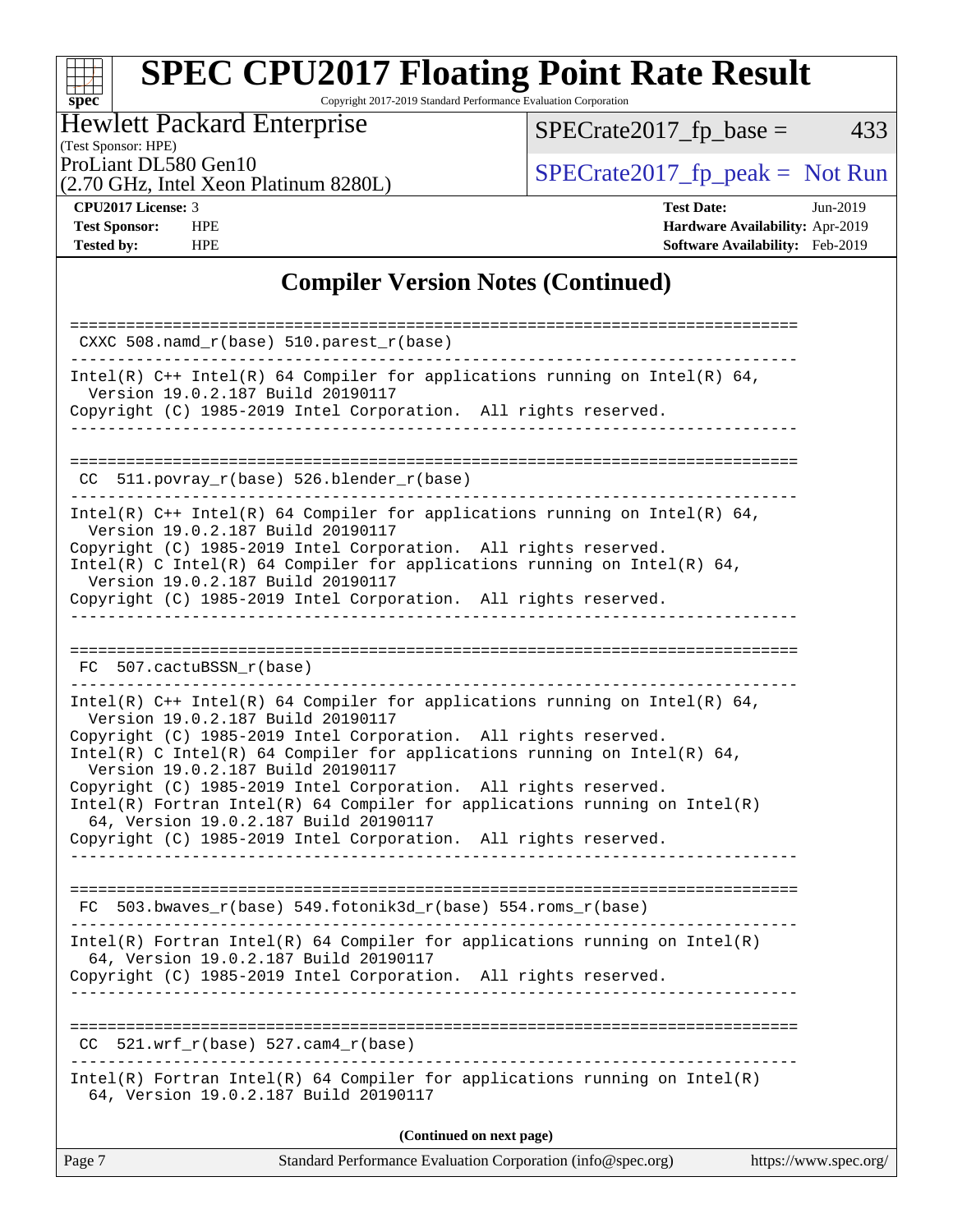## **[SPEC CPU2017 Floating Point Rate Result](http://www.spec.org/auto/cpu2017/Docs/result-fields.html#SPECCPU2017FloatingPointRateResult)**

Copyright 2017-2019 Standard Performance Evaluation Corporation

### Hewlett Packard Enterprise

(Test Sponsor: HPE)

 $SPECTate2017<sub>fp</sub> base = 433$ 

(2.70 GHz, Intel Xeon Platinum 8280L)

ProLiant DL580 Gen10<br>  $SPECTR_{12}$  [SPECrate2017\\_fp\\_peak =](http://www.spec.org/auto/cpu2017/Docs/result-fields.html#SPECrate2017fppeak) Not Run

**[spec](http://www.spec.org/)**

H F

**[CPU2017 License:](http://www.spec.org/auto/cpu2017/Docs/result-fields.html#CPU2017License)** 3 **[Test Date:](http://www.spec.org/auto/cpu2017/Docs/result-fields.html#TestDate)** Jun-2019 **[Test Sponsor:](http://www.spec.org/auto/cpu2017/Docs/result-fields.html#TestSponsor)** HPE **[Hardware Availability:](http://www.spec.org/auto/cpu2017/Docs/result-fields.html#HardwareAvailability)** Apr-2019 **[Tested by:](http://www.spec.org/auto/cpu2017/Docs/result-fields.html#Testedby)** HPE **[Software Availability:](http://www.spec.org/auto/cpu2017/Docs/result-fields.html#SoftwareAvailability)** Feb-2019

### **[Compiler Version Notes \(Continued\)](http://www.spec.org/auto/cpu2017/Docs/result-fields.html#CompilerVersionNotes)**

Copyright (C) 1985-2019 Intel Corporation. All rights reserved. Intel(R) C Intel(R) 64 Compiler for applications running on Intel(R) 64, Version 19.0.2.187 Build 20190117 Copyright (C) 1985-2019 Intel Corporation. All rights reserved. ------------------------------------------------------------------------------

## **[Base Compiler Invocation](http://www.spec.org/auto/cpu2017/Docs/result-fields.html#BaseCompilerInvocation)**

[C benchmarks](http://www.spec.org/auto/cpu2017/Docs/result-fields.html#Cbenchmarks): [icc -m64 -std=c11](http://www.spec.org/cpu2017/results/res2019q3/cpu2017-20190625-15779.flags.html#user_CCbase_intel_icc_64bit_c11_33ee0cdaae7deeeab2a9725423ba97205ce30f63b9926c2519791662299b76a0318f32ddfffdc46587804de3178b4f9328c46fa7c2b0cd779d7a61945c91cd35)

[C++ benchmarks:](http://www.spec.org/auto/cpu2017/Docs/result-fields.html#CXXbenchmarks) [icpc -m64](http://www.spec.org/cpu2017/results/res2019q3/cpu2017-20190625-15779.flags.html#user_CXXbase_intel_icpc_64bit_4ecb2543ae3f1412ef961e0650ca070fec7b7afdcd6ed48761b84423119d1bf6bdf5cad15b44d48e7256388bc77273b966e5eb805aefd121eb22e9299b2ec9d9)

[Fortran benchmarks](http://www.spec.org/auto/cpu2017/Docs/result-fields.html#Fortranbenchmarks): [ifort -m64](http://www.spec.org/cpu2017/results/res2019q3/cpu2017-20190625-15779.flags.html#user_FCbase_intel_ifort_64bit_24f2bb282fbaeffd6157abe4f878425411749daecae9a33200eee2bee2fe76f3b89351d69a8130dd5949958ce389cf37ff59a95e7a40d588e8d3a57e0c3fd751)

[Benchmarks using both Fortran and C](http://www.spec.org/auto/cpu2017/Docs/result-fields.html#BenchmarksusingbothFortranandC): [ifort -m64](http://www.spec.org/cpu2017/results/res2019q3/cpu2017-20190625-15779.flags.html#user_CC_FCbase_intel_ifort_64bit_24f2bb282fbaeffd6157abe4f878425411749daecae9a33200eee2bee2fe76f3b89351d69a8130dd5949958ce389cf37ff59a95e7a40d588e8d3a57e0c3fd751) [icc -m64 -std=c11](http://www.spec.org/cpu2017/results/res2019q3/cpu2017-20190625-15779.flags.html#user_CC_FCbase_intel_icc_64bit_c11_33ee0cdaae7deeeab2a9725423ba97205ce30f63b9926c2519791662299b76a0318f32ddfffdc46587804de3178b4f9328c46fa7c2b0cd779d7a61945c91cd35)

[Benchmarks using both C and C++](http://www.spec.org/auto/cpu2017/Docs/result-fields.html#BenchmarksusingbothCandCXX): [icpc -m64](http://www.spec.org/cpu2017/results/res2019q3/cpu2017-20190625-15779.flags.html#user_CC_CXXbase_intel_icpc_64bit_4ecb2543ae3f1412ef961e0650ca070fec7b7afdcd6ed48761b84423119d1bf6bdf5cad15b44d48e7256388bc77273b966e5eb805aefd121eb22e9299b2ec9d9) [icc -m64 -std=c11](http://www.spec.org/cpu2017/results/res2019q3/cpu2017-20190625-15779.flags.html#user_CC_CXXbase_intel_icc_64bit_c11_33ee0cdaae7deeeab2a9725423ba97205ce30f63b9926c2519791662299b76a0318f32ddfffdc46587804de3178b4f9328c46fa7c2b0cd779d7a61945c91cd35)

[Benchmarks using Fortran, C, and C++:](http://www.spec.org/auto/cpu2017/Docs/result-fields.html#BenchmarksusingFortranCandCXX) [icpc -m64](http://www.spec.org/cpu2017/results/res2019q3/cpu2017-20190625-15779.flags.html#user_CC_CXX_FCbase_intel_icpc_64bit_4ecb2543ae3f1412ef961e0650ca070fec7b7afdcd6ed48761b84423119d1bf6bdf5cad15b44d48e7256388bc77273b966e5eb805aefd121eb22e9299b2ec9d9) [icc -m64 -std=c11](http://www.spec.org/cpu2017/results/res2019q3/cpu2017-20190625-15779.flags.html#user_CC_CXX_FCbase_intel_icc_64bit_c11_33ee0cdaae7deeeab2a9725423ba97205ce30f63b9926c2519791662299b76a0318f32ddfffdc46587804de3178b4f9328c46fa7c2b0cd779d7a61945c91cd35) [ifort -m64](http://www.spec.org/cpu2017/results/res2019q3/cpu2017-20190625-15779.flags.html#user_CC_CXX_FCbase_intel_ifort_64bit_24f2bb282fbaeffd6157abe4f878425411749daecae9a33200eee2bee2fe76f3b89351d69a8130dd5949958ce389cf37ff59a95e7a40d588e8d3a57e0c3fd751)

## **[Base Portability Flags](http://www.spec.org/auto/cpu2017/Docs/result-fields.html#BasePortabilityFlags)**

 503.bwaves\_r: [-DSPEC\\_LP64](http://www.spec.org/cpu2017/results/res2019q3/cpu2017-20190625-15779.flags.html#suite_basePORTABILITY503_bwaves_r_DSPEC_LP64) 507.cactuBSSN\_r: [-DSPEC\\_LP64](http://www.spec.org/cpu2017/results/res2019q3/cpu2017-20190625-15779.flags.html#suite_basePORTABILITY507_cactuBSSN_r_DSPEC_LP64) 508.namd\_r: [-DSPEC\\_LP64](http://www.spec.org/cpu2017/results/res2019q3/cpu2017-20190625-15779.flags.html#suite_basePORTABILITY508_namd_r_DSPEC_LP64) 510.parest\_r: [-DSPEC\\_LP64](http://www.spec.org/cpu2017/results/res2019q3/cpu2017-20190625-15779.flags.html#suite_basePORTABILITY510_parest_r_DSPEC_LP64) 511.povray\_r: [-DSPEC\\_LP64](http://www.spec.org/cpu2017/results/res2019q3/cpu2017-20190625-15779.flags.html#suite_basePORTABILITY511_povray_r_DSPEC_LP64) 519.lbm\_r: [-DSPEC\\_LP64](http://www.spec.org/cpu2017/results/res2019q3/cpu2017-20190625-15779.flags.html#suite_basePORTABILITY519_lbm_r_DSPEC_LP64) 521.wrf\_r: [-DSPEC\\_LP64](http://www.spec.org/cpu2017/results/res2019q3/cpu2017-20190625-15779.flags.html#suite_basePORTABILITY521_wrf_r_DSPEC_LP64) [-DSPEC\\_CASE\\_FLAG](http://www.spec.org/cpu2017/results/res2019q3/cpu2017-20190625-15779.flags.html#b521.wrf_r_baseCPORTABILITY_DSPEC_CASE_FLAG) [-convert big\\_endian](http://www.spec.org/cpu2017/results/res2019q3/cpu2017-20190625-15779.flags.html#user_baseFPORTABILITY521_wrf_r_convert_big_endian_c3194028bc08c63ac5d04de18c48ce6d347e4e562e8892b8bdbdc0214820426deb8554edfa529a3fb25a586e65a3d812c835984020483e7e73212c4d31a38223) 526.blender\_r: [-DSPEC\\_LP64](http://www.spec.org/cpu2017/results/res2019q3/cpu2017-20190625-15779.flags.html#suite_basePORTABILITY526_blender_r_DSPEC_LP64) [-DSPEC\\_LINUX](http://www.spec.org/cpu2017/results/res2019q3/cpu2017-20190625-15779.flags.html#b526.blender_r_baseCPORTABILITY_DSPEC_LINUX) [-funsigned-char](http://www.spec.org/cpu2017/results/res2019q3/cpu2017-20190625-15779.flags.html#user_baseCPORTABILITY526_blender_r_force_uchar_40c60f00ab013830e2dd6774aeded3ff59883ba5a1fc5fc14077f794d777847726e2a5858cbc7672e36e1b067e7e5c1d9a74f7176df07886a243d7cc18edfe67) 527.cam4\_r: [-DSPEC\\_LP64](http://www.spec.org/cpu2017/results/res2019q3/cpu2017-20190625-15779.flags.html#suite_basePORTABILITY527_cam4_r_DSPEC_LP64) [-DSPEC\\_CASE\\_FLAG](http://www.spec.org/cpu2017/results/res2019q3/cpu2017-20190625-15779.flags.html#b527.cam4_r_baseCPORTABILITY_DSPEC_CASE_FLAG) 538.imagick\_r: [-DSPEC\\_LP64](http://www.spec.org/cpu2017/results/res2019q3/cpu2017-20190625-15779.flags.html#suite_basePORTABILITY538_imagick_r_DSPEC_LP64) 544.nab\_r: [-DSPEC\\_LP64](http://www.spec.org/cpu2017/results/res2019q3/cpu2017-20190625-15779.flags.html#suite_basePORTABILITY544_nab_r_DSPEC_LP64) 549.fotonik3d\_r: [-DSPEC\\_LP64](http://www.spec.org/cpu2017/results/res2019q3/cpu2017-20190625-15779.flags.html#suite_basePORTABILITY549_fotonik3d_r_DSPEC_LP64) 554.roms\_r: [-DSPEC\\_LP64](http://www.spec.org/cpu2017/results/res2019q3/cpu2017-20190625-15779.flags.html#suite_basePORTABILITY554_roms_r_DSPEC_LP64)